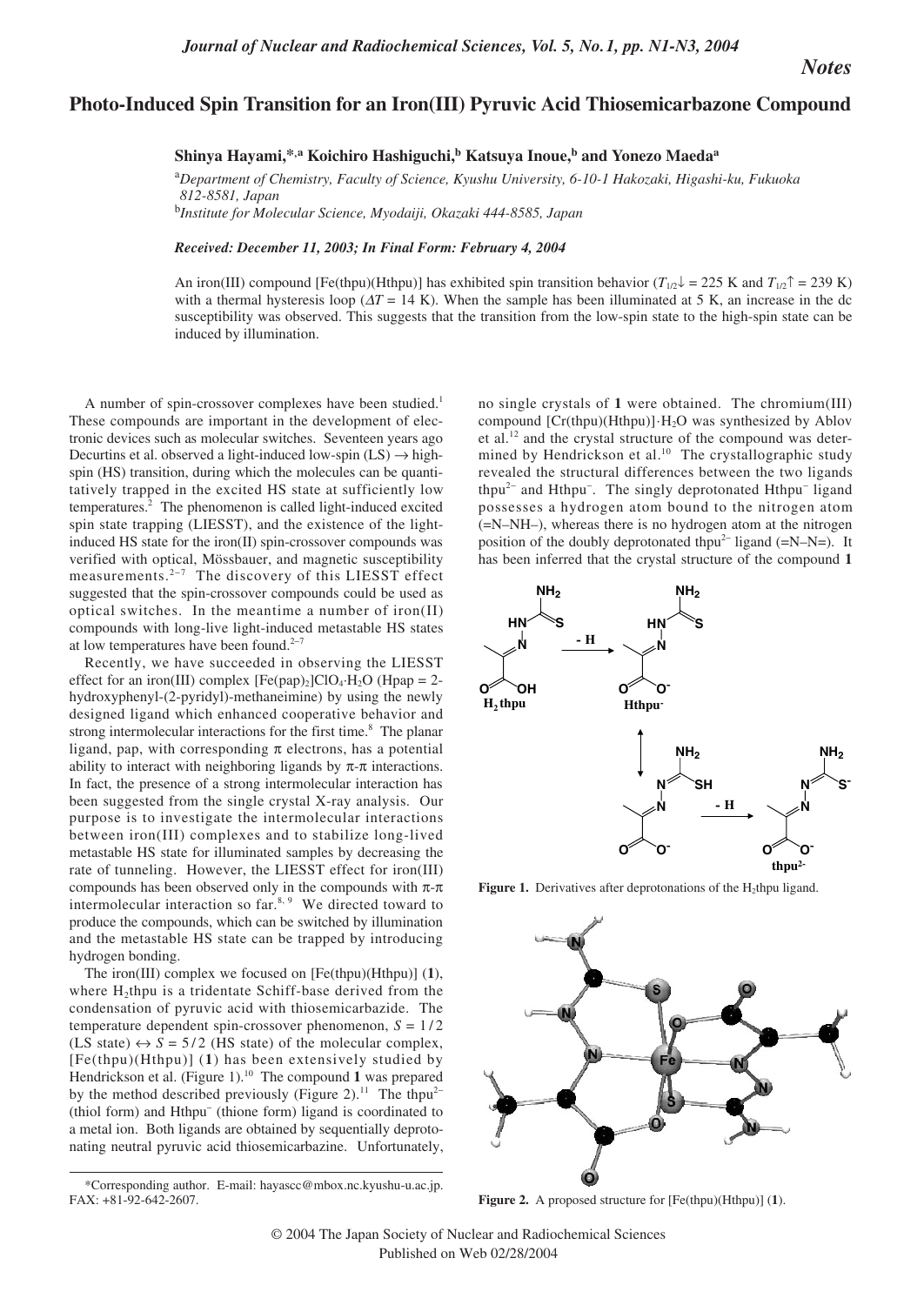is similar to that of chromium(III) compound by using X-ray powder diffraction patterns and IR spectra by Hendrickson et al.10 It is quite likely, thus, that the spin transition for **1** is due to the cooperative aspect of iron(III) complexes through intermolecular hydrogen bonds.

At room temperature, the thermodynamically stable form of the compound **1** is a high-spin state. Magnetic properties show that the value of  $\chi_{m}T$  for **1** is equal to 3.69 cm<sup>3</sup> K mol<sup>-1</sup> at room temperature, which corresponds to what is expected for HS state in iron(III) compounds (Figure 3). On cooling, the value of  $\chi_{\rm m}T$  drops abruptly around  $T_{1/2}$  = 225 K. The  $\chi_{\rm m}T$  value at 200 K is equal to 0.55 cm<sup>3</sup> K mol<sup>-1</sup>, corresponding to the LS state. In the warming mode, an abrupt variation of  $\chi_m T$  is observed around  $T_{1/2}$ <sup> $\uparrow$ </sup> = 239 K. Fairly abrupt transitions with a hysteresis loop (ca. 14 K) show the presence of the strong cooperative interaction such as magnetic behavior reported by Hendrickson et al.<sup>10</sup>

Furthermore, Mössbauer spectra for **1** were measured at 80 K, 241 K and 293 K, and are shown in Figure 4. Mössbauer spectra at 80 K show a wide quadrupole doublet with quadrupole splitting  $Q.S. = 3.09$  and isomer shift *I.S.* (relative to  $\alpha$ -iron foil at room temperature) =  $0.28$  mm s<sup>-1</sup>, showing a LS state for iron(III) compounds. At 241 K this absorption decreases and a narrow quadrupole doublet with *Q.S.*= 0.81 and *I.S.*= 0.47 mm s<sup>−</sup><sup>1</sup> appears, supporting the transition from LS to a HS state at half ratio. A doublet with  $Q.S. = 0.65$  and  $I.S. = 0.49$ mm s<sup>-1</sup> (line half-width  $\Gamma_{1/2} = 0.35$  and 0.34 mm s<sup>-1</sup>) corresponding to the HS state of iron(III) compounds was observed at 293 K. It is noticed that line half-widths  $\Gamma_{1/2} \approx 0.35$  mm s<sup>-1</sup> for **1** are such small. The iron(III) centers in the HS, if they are well isolated in molecular solids, can exhibit line halfwidths greater than 1 mm  $s^{-1}$ .<sup>10, 13</sup> Wignall has reported that short paramagnetic relaxation times and narrow Mössbauer line widths were observed for Fe $\cdots$ Fe distances of 6 – 7 Å.<sup>13</sup> Hendrickson et al. have been revealed by single crystal structure analysis that the Cr···Cr distances in the chromium(III) compound  $[Cr(thpu)(Hthpu)]·H<sub>2</sub>O$  are probably quite short  $(< 7 \text{ Å})$ .<sup>10</sup> It may be thought that there is the strong intermolecular interaction in the compound 1 because the ligands thpu<sup>2-</sup> and Hthpu<sup>−</sup> in the compound have hydrogen bonding moieties. Hendrickson et al. have been also reported that the compound **1** possess an abundance of potential sites for intermolecular hydrogen bonding interactions.<sup>10</sup> Therefore we focused on the compound **1** with strong intermolecular interaction for development of the photo switchable molecular solids.



**Figure 3.**  $\chi_{m}T$  versus *T* plots for 1. Sample was cooled from 250 K to 200 K ( $\nabla$ ) and then warmed from 200 K to 250 K ( $\triangle$ ) at a rate of 2 K  $min^{-1}$ .

A Hg-Xe lamp ( $\lambda \approx 400-600$  nm, 1.5 mW cm<sup>-2</sup>) was used as a light source in the investigation of illumination effects. The light passes through IR and green filters, and was guided via an optical fiber into the SQUID. The sample was placed on the edge of the optical fiber. When the sample was illuminated at 20 K, an increase in the dc susceptibility was observed (Figure 5). The change in the magnetization persisted for several hours at 20 K, even after the illumination was stopped. This increase suggests that a transition from the LS state to the HS state can be induced by illumination. When the temperature is raised slowly, the energy barrier between HS and LS states vanishes and light-induced metastable HS state relaxes to LS state. The relaxation temperature  $T_c$ (LIESST)<sup>14</sup> for **1** is



**Figure 4.** Mössbauer spectra for **1** at selected temperatures.



**Figure 5.** The  $\chi_{\text{m}}T$  versus *T* plot was recorded in the warming mode (▲) after the sample was exposed to light for 2 hour.